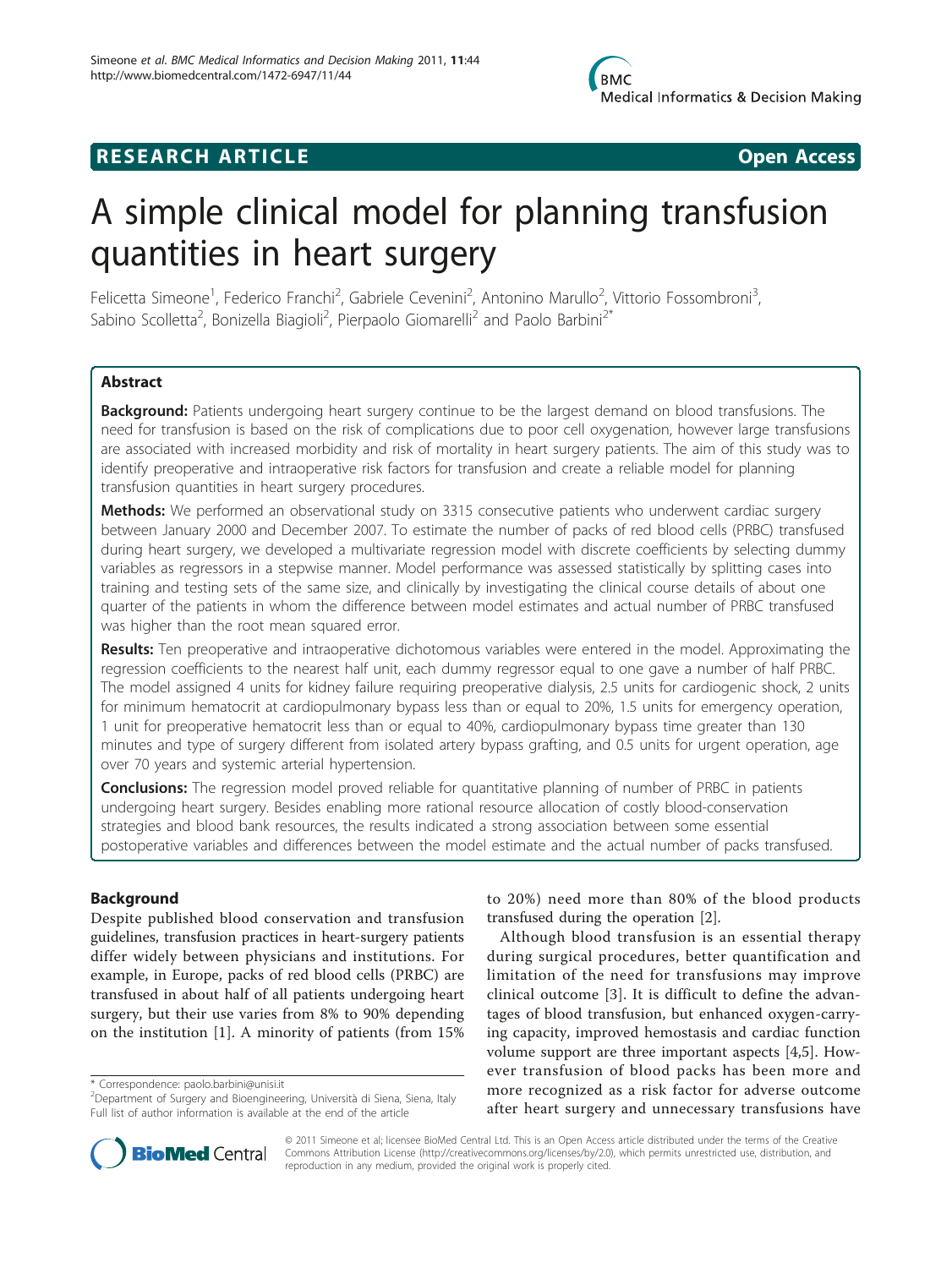been associated with increased morbidity and additional indirect hospitalization costs [[6\]](#page-9-0). The Task Force on Blood Component Therapy of the American Society of Anesthesiologists developed a consensus statement suggesting that "red blood cell transfusions should not be dictated by a single hemoglobin trigger but instead should be based on the patient's risk of developing complications of inadequate oxygenation" [[7\]](#page-9-0).

Previous studies aimed at identifying a set of preoperative variables associated with need for blood transfusion in heart surgery patients [[8-11](#page-9-0)]. In particular, Alghamdi and co-workers used a logistic regression approach to define an index based on eight preoperative variables [[9\]](#page-9-0). The index was called Transfusion Risk Understanding Scoring Tool (TRUST). Karkouti and coworkers analysed data from heart surgery patients at seven Canadian hospitals to determine interhospital variation and predictability of large-volume transfusions [[10](#page-9-0)]. They found interhospital variation that could not be explained by patient - or surgery-related factors. Ranucci and co-workers proposed a simple score, named Transfusion Risk and Clinical Knowledge (TRACK) [[11](#page-9-0)]. This score only uses five preoperative variables to predict transfusion rate in heart surgery. Despite remarkable differences in transfusion practices and heart surgery procedures, these studies confirm the interest in developing protocols of blood conservation based on quantitative models obtained from available evidence.

Analysing a set of preoperative and intraoperative variables associated with transfusions in patients undergoing isolated coronary artery bypass grafting (CABG), isolated valve, or combined procedures (CABG plus valve), we propose a simple model, which does not require computers, to estimate the need for PRBC of new cases in clinical practice. This tool may help in the management of critical patients, when much time and attention is dedicated to medical and pharmacological care, because blood conservation can be most productive for high-risk subjects. The clinical course of patients showing the highest differences between actual and model-estimated number of blood packs was also analyzed for potential model weaknesses and to understand the reasons for significant discrepancies between model estimates and medical decisions.

# Methods

# Patient set and acquired variables

For the present observational study, 3315 consecutive patients between January 2000 and December 2007 were entered in a prospectively collected database and analyzed retrospectively. They underwent isolated CABG, single valve, or combined procedures at the Cardiac Surgery Unit of "Santa Maria alle Scotte" University Hospital, Siena, Italy. Exclusion criteria included age less than 18 years, operation without cardiopulmonary bypass (CPB), heart or heart-lung transplant and aortic dissection. Patients were assigned at random to two sets of equal size: a training set used to design the model and a testing set used to verify model performance on new data.

Data was obtained from the hospital database by retrieving baseline demographic and clinical information collected prospectively by clinical coordinators and entered in the database by trained data-management personnel. The study was undertaken after the approval of the Ethics Committee (Comitato etico locale e comitato etico per la sperimentazione clinica dei medicinali) of Siena University Hospital. Due to the retrospective nature of the study, the need for informed consent was waived.

Blood transfusion was quantified as the number of PRBC administered in the intensive care unit. The preoperative and intraoperative variables listed in Table [1](#page-2-0) were considered a likely independent-variable set for planning transfusion quantities in major heart surgery procedures.

A set of postoperative variables (Table [2\)](#page-2-0) was also analysed for a clinical interpretation of model performance. Morbidity outcome was associated with patients developing at least one cardiovascular, respiratory, neurological, renal, infectious or hemorrhagic complication [[12\]](#page-10-0). Mortality was defined as in-hospital death.

### Clinical management

A broad-based blood conservation strategy was practiced in all patients, including:

- preoperative optimization of hemoglobin;
- intraoperative isovolemic hemodilution;
- autotransfusion;
- anemia tolerance (Hb < 7 g/dl);

• ultrafiltration during CPB for severe hemodilutional anemia or diagnosis of renal failure;

• on-site coagulation monitoring (using thromboelastography or activated clotting time);

• targeted pharmacotherapy (antifibrinolytic agents).

Patients were operated under moderate hypothermia (34 $^{\circ}$ C) and  $\alpha$ -stat acid-base management. Roller or centrifugal pumps were used with standard or biocompatible circuits (heparin or phosphorylcholine treated) and hollow-fibre oxygenators; the CPB circuit was primed with crystalloid or colloid solutions at variable volumes ranging from 900 to 1500 ml. Addition of PRBC to the CPB machine prime was considered (though not routinely given) if the calculated dilutional hematocrit was less than 25%. Anticoagulation was established with heparin to reach and maintain a target activated clotting time of 480 s. In all patients, heparin was reversed by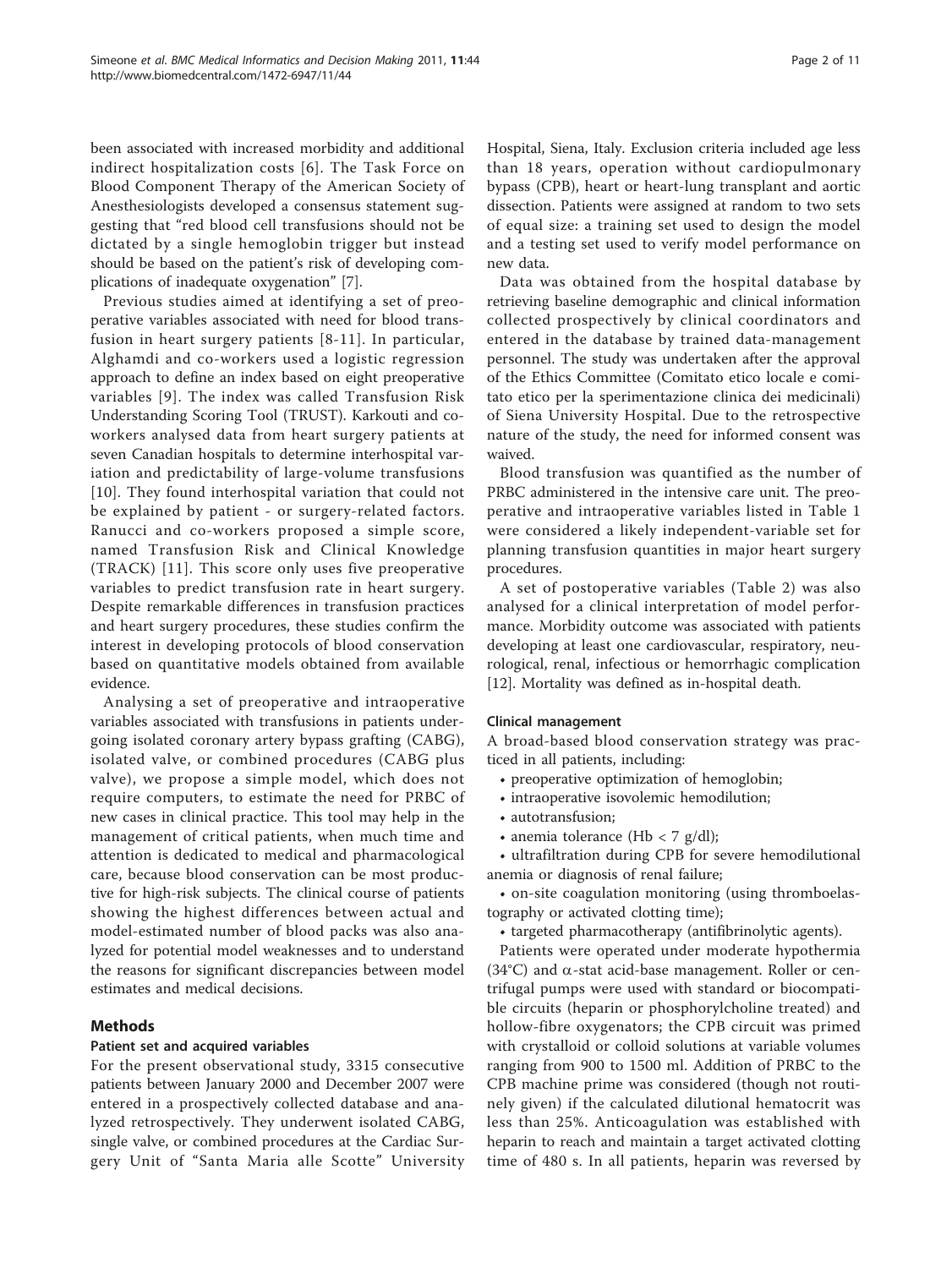<span id="page-2-0"></span>Table 1 Descriptive statistics of preoperative and intraoperative variables analyzed in the whole sample (3315 patients)

| <b>Variables</b>                                                        | Frequency count and percentage |
|-------------------------------------------------------------------------|--------------------------------|
| Sex (female)                                                            | 1093 (33.0%)                   |
| Age $> 70$ years                                                        | 1549 (46.7%)                   |
| Body surface area > 1.8 $m2$                                            | 1329 (40.1%)                   |
| Surgical procedure different from isolated coronary artery bypass graft | 1559 (47.0%)                   |
| Previous cardiovascular surgery                                         | 147 (4.4%)                     |
| Emergency                                                               | 67 (2.0%)                      |
| Non-routine procedure (urgency)                                         | 287 (8.7%)                     |
| Preoperative dialysis                                                   | 21 (0.6%)                      |
| Systemic arterial hypertension                                          | 2227 (67.2%)                   |
| Diabetes requiring medical treatment                                    | 780 (23.5%)                    |
| Unstable angina                                                         | 695 (21.0%)                    |
| Active endocarditis                                                     | 16 (0.5%)                      |
| Recent myocardial infarction $(< 7 \text{ days})$                       | 98 (3.0%)                      |
| Cardiogenic shock                                                       | 32 (1.0%)                      |
| Chronic obstructive pulmonary disease                                   | 228 (6.9%)                     |
| Previous cerebrovascular events                                         | 165 (5.0%)                     |
| Admission hematocrit $\leq 40\%$                                        | 1973 (59.5%)                   |
| Antiplatelet therapy                                                    | 1469 (44.3%)                   |
| Dicoumarole therapy                                                     | 136 (4.1%)                     |
| Heparin therapy                                                         | 1225 (37.0%)                   |
| Intraortic balloon pump insertion                                       | 83 (2.5%)                      |
| Serum creatinine > 1.2 mg/dl                                            | 599 (18.1%)                    |
| Cardiopulmonary bypass time > 130 minutes                               | 1351 (40.8%)                   |
| Aortic clamping time > 90 minutes                                       | 1445 (43.6%)                   |
| Minimum hematocrit during cardiopulmonary bypass $\leq 20\%$            | 533 (16.1%)                    |
| Minimum temperature $\leq$ 32 °C                                        | 1639 (49.4%)                   |

## Table 2 Descriptive statistics of some essential postoperative variables in the whole sample (3315 patients)

| <b>Variables</b>                 | Frequency count and percentage |
|----------------------------------|--------------------------------|
| Morbidity                        | 1273 (38.4%)                   |
| Reoperation for bleeding         | 190 (5.7%)                     |
| Lung dysfunction                 | 516 (15.6%)                    |
| Low cardiac output               | 442 (13.3%)                    |
| Cardiac arrhythmia               | 294 (8.9%)                     |
| Coma                             | 35 (1.1%)                      |
| Stroke                           | 33 (1.0%)                      |
| Acute kidney failure             | 71 (2.1%)                      |
| Kidney dysfunction               | 140 (4.2%)                     |
| Sepsis                           | 26 (0.8%)                      |
| Pneumonia                        | 51 (1.5%)                      |
| Sternal wound infection          | 17 (0.5%)                      |
| Death                            | 58 (1.7%)                      |
| Mechanical ventilation $> 1$ day | 422 (12.7%)                    |
| Intensive care $>$ 5 days        | 391 (11.8%)                    |

adequate doses of protamine sulphate at the end of CPB. Pump flow was set between 2.0 and 2.8 l/(min m<sup>2</sup>), according to core temperature. During surgery with conventional open CPB circuits, blood was taken from the surgical field, collected in a reservoir, processed and re-infused into the patient. After the operation and during the first period of intensive care unit stay, mediastinal blood collected in a reservoir was not re-infused. Although no rigid criterion or hemoglobin value was adopted for transfusion, PRBC were not routinely considered until serum Hb was less than 7 g/dl, unless there was evidence of ongoing blood loss or the patient was clinically considered at risk of poor oxygenation. This last determination included patients with signs of poor tissue perfusion (lactate level < 2 mmol/l, mixed venous oxygen saturation  $< 65\%$ , urine output  $< 0.5$  ml/ kg/h), significant hemodynamic instability requiring two or more inotropic agents, utilization of intraaortic balloon pump and multiple organ dysfunction. Fresh-frozen plasma was used in cases of postoperative bleeding and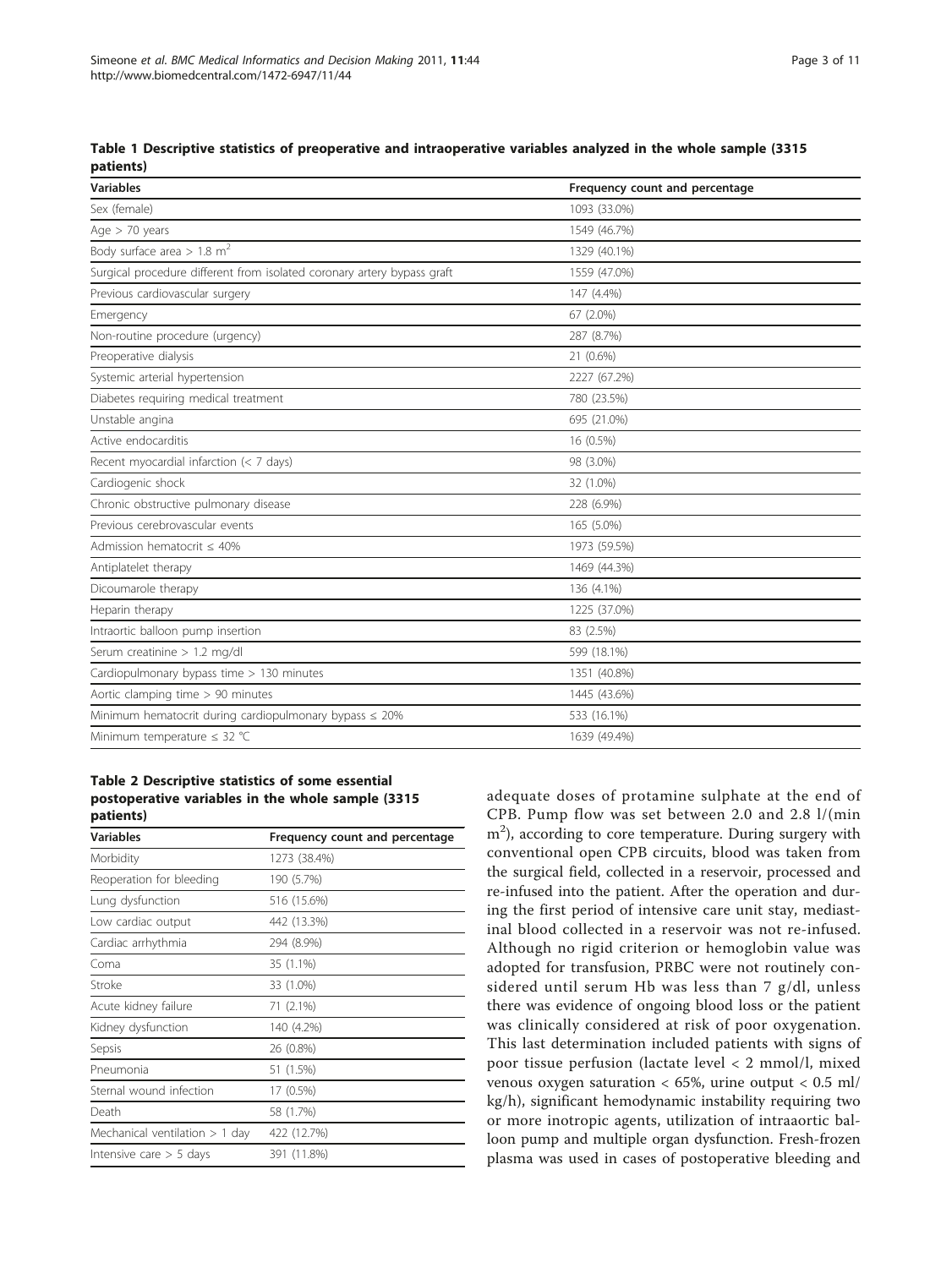impaired coagulation factors (International Normalized Ratio > 1.5, i.e. thromboelastographic reaction time > 1.5 times the standard time). Platelet concentrates were administered in cases of postoperative bleeding associated with thromboelastographic maximal amplitude < 41 mm or low postoperative platelet count (< 50,000 cells/l).

#### Model design and validation

A linear regression model was designed to assess the appropriate number of PRBC from training data. This type of model is quite flexible and categorical variables can be used as independent variables (regressors) without much difficulty. The simplest and most common way of creating variables to represent categories is known as dummy variable analysis [\[13](#page-10-0)]. It enabled us to divide patients into subgroups and to condense a considerable amount of information in a single equation.

To design a dummy-variable linear-regression model, it is necessary to create a series of binary (i.e. dummy) variables that identify whether or not an observation belongs to a specific category or group. Binary variables can only be coded as one or zero. If an observation is classified as a member of a particular category, then it is coded one on the dummy variable representing that category. Otherwise, the observation is coded zero. If a model only contains dummy variables, it is equivalent to analysis of variance. Regression with only dummy variables representing a single qualitative variable is equivalent to one-way analysis of variance.

Our model to evaluate number of PRBC contained only dummy regressors accounting for different categorical variables. To do this, all continuous independent variables were first dichotomized and then made binary by selecting suitable cut-off points related to intensive care unit morbidity [[12\]](#page-10-0), so that a dummy regressor was set equal to zero if the corresponding categorical risk factor was absent and to one if it was present. Since patients with low risk factors received a number of PRBC not significantly different from 0, a regression without an intercept was used, thus assuming that model output was zero when all dummy variables were zero.

A stepwise procedure was used to select an optimal subset of dummy regressors. Although stepwise methods may overfit the data, they are usually employed to reduce the number of potentially significant variables and increase model generalization, i.e. the model's ability to maintain performance on cases not used for model design. Stepwise regression is typically an automated process of building a model by successively adding or removing variables based solely on the F-statistics of their estimated coefficients. At each step, the process performs the following calculations: for each variable currently in the model, it computes the F-statistic for its estimated coefficient and reports this as its F-to-remove statistic; for each variable not in the model, it computes the F-statistic that its coefficient would have if it was the next variable added and reports this as its F-to-enter statistic. Then it enters the variable with the highest Fto-enter statistic, or removes the variable with the lowest F-to-remove statistic, according to specified control parameters. The process stops when no variable satisfies the criteria for inclusion or removal. In the present paper probability levels of 0.05 and 0.10 were set for F-to-enter and F-to-remove statistics, respectively.

Once the regression model was obtained, the regression coefficients were rounded to the nearest half unit, so that each dummy regressor equal to 1 simply corresponded to an integer number of half PRBC. Of course, for applicative purposes, the grand total of the modelassessed half packs was then rounded to the next superior integer of PRBC.

Model fit was evaluated by calculating the root mean square error (RMSE) representing the average difference between model-estimated and actual numbers of PRBC.

Since blood packs may sometimes be prescribed for clinical situations not necessarily related to patient preoperative or intraoperative condition, or subjectively by different operators, model accuracy was also evaluated, analyzing in detail the clinical course of all patients in cases where the absolute difference between the number of packs transfused and the number estimated by the model was greater than RMSE. This enabled remarkable differences to be interpreted clinically and model restrictions to be made for proper application. In particular, we divided model results into three categories: well transfused patients, where the absolute value of the model error was less than (or equal to) RMSE; less transfused patients, where the difference between the model estimate and the actual number of packs transfused was greater than RMSE; over-transfused patients, where the difference between the actual number of packs transfused and the model estimate was greater than RMSE.

The Mann-Whitney test was performed to compare transfused quantities between normal and morbid patients, considering actual and model-estimated number of PRBC. The Wilcoxon test for paired samples was also used to test differences between actual and modelestimated numbers of PRBC, taking normal and morbid patient groups separately.

The statistical association between percentage morbidity and the three groups of model agreement (or disagreement) was evaluated applying the chi-square test to contingency table. Pairwise group comparisons were also carried out by the Fisher exact test for analysis of  $2 \times 2$ subtables. Fisher exact test was also used to verify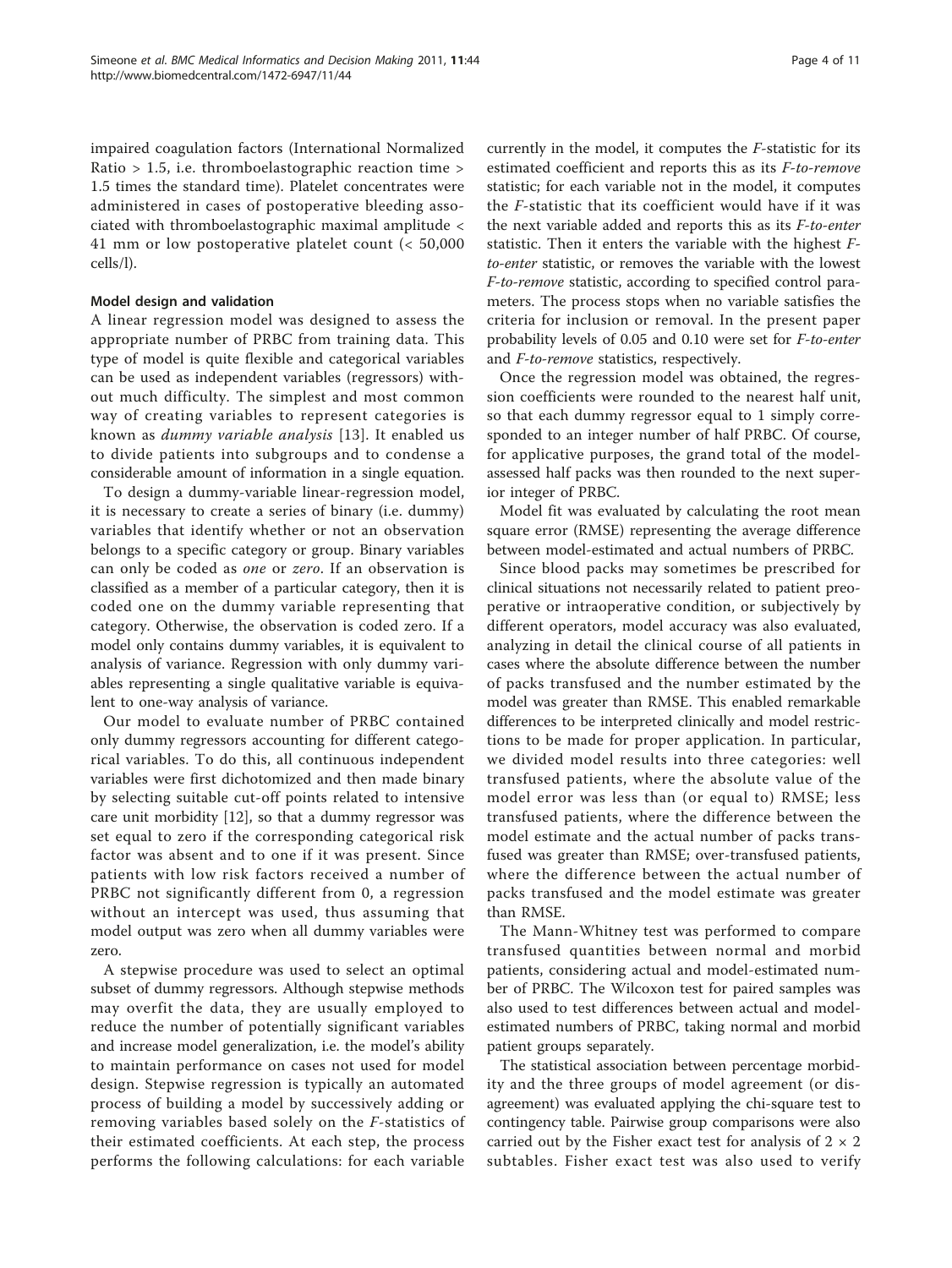frequency differences between training and testing data for model-selected dummy variables.

A p-value less than 0.05 was considered statistically significant for all statistical tests. All computations were done using SPSS and MATLAB code.

# Results

Essential descriptive statistics of the sample are summarized in Tables [1](#page-2-0), [2](#page-2-0) and 3. Patients underwent the following surgical procedures: 1756 (53%) isolated coronary artery bypass graft surgery, 1006 (30%) singlevalve procedures (repair or replacement) and 553 (17%) other types of procedures, primarily combined coronary artery bypass graft surgery and valve surgery or aortic surgery.

The overall mortality in the hospital was 1.7% and postoperative complications (morbidity) were 38.4%. 190 patients (5.7%) required additional surgery for bleeding, 33 (1.0%) experienced permanent stroke according to the classification of Ergin and colleagues [[14\]](#page-10-0) and 17 patients (0.5%) had sternal wound infection. Acute renal failure requiring dialysis occurred in 71 patients (2.1%). The duration of mechanical ventilation was 28.4 ± 97.7 hours and length of intensive care was  $3.0 \pm 5.4$  days. Chest tube drainage volume in 24 hours was  $323 \pm 328$ ml.

2208 patients (67%) were transfused. 710 patients (21%) received fresh frozen plasma, and 235 (7%) received platelets. Some patients received more than one type of blood product. Figure [1](#page-5-0), showing percentage morbidity against number of PRBC transfused, highlights a clear increase in percentage morbidity with number of packs.

Table [4](#page-5-0) shows the optimal subset of regressors obtained step-by-step by the variable selection procedure. Ten dummy variables were entered in the model and none of them were removed. After rounding off regression coefficients to the nearest half integer, dummy regressors equal to one corresponded to an integer number of half blood packs, as shown in the last column of Table [4.](#page-5-0)

The RMSE on training data was less than three PRBC (2.76 PRBC). Testing data gave a RMSE = 2.81 PRBC. No statistical differences were found between training and testing sets for all model selected dummy variables (Fisher exact test,  $p > 0.05$ ).

Comparing the actual numbers of packs transfused with model-estimated numbers, the following three groups of patients were defined on the basis of the estimated RMSE value (about 2.8 PRBC):

- Group I, where the difference between the model estimate and the actual number of packs transfused was greater than two (patients in group I were named "less transfused", because they received appreciably fewer transfusions than estimated by the model);

- Group II, where the absolute value of the difference between the number of packs transfused and the number estimated by model was not more than two packs ("well transfused" patients);

- Group III, where the difference between the actual number of packs transfused and the model estimate was greater than two packs ("over transfused" patients).

Taken as a whole, we identified 303 (9.1%) less transfused patients (151 in the training set and 152 the testing set), 2574 (77.7%) well transfused patients (1278 and 1296, respectively) and 438 (13.2%) over transfused patients (228 and 210, respectively). No statistical differences were found in the frequencies of groups I, II and III between the training and testing sets (chi-square test,  $p = 0.648$ , so all patients (in the training and testing sets) were pooled for further analysis.

It can be underlined that the RMSE-based criterion identified the group II of well transfused patients as positively consistent with a clinically acceptable model error. The percentage of over and less transfused patients was 22.3%. The number of packs of red blood cells was  $0.53 \pm 0.94$ ,  $1.7 \pm 1.7$  and  $8.3 \pm 4.7$  for patients of groups I, II and III, respectively.

Percentage morbidity was rather different in the three groups. Group II showed the lowest morbidity (31.5%) and group III the highest (71.0%). An intermediate value (49.5%) was recorded in group I.

Figure [2](#page-6-0) shows percentage morbidity against the difference between the actually transfused and model-estimated number of PRBC. A negative (positive) difference meant that the model estimated more (fewer) PRBC

Table 3 Patient numbers and related percentages by surgical procedure with respect to the whole sample of 3315 patients

| Surgery procedure | Patient number | Transfused-patient number | Mean value $\pm$ SD<br>of PRBC |
|-------------------|----------------|---------------------------|--------------------------------|
| CABG              | 1756 (53.0%)   | 1092 (62.3%)              | $2.0 \pm 2.7$                  |
| Valve             | 1006 (30.3%)   | 677 (67.3%)               | $2.6 \pm 3.2$                  |
| Other procedures  | 553 (16.7%)    | 439 (79.4%)               | $3.9 \pm 3.5$                  |

The number and percentage of transfused patients are also reported for each surgical procedure together with the mean number and standard deviation of PRBC.

PRBC = packs of red blood cells; SD = standard deviation; CABG = coronary artery bypass graft.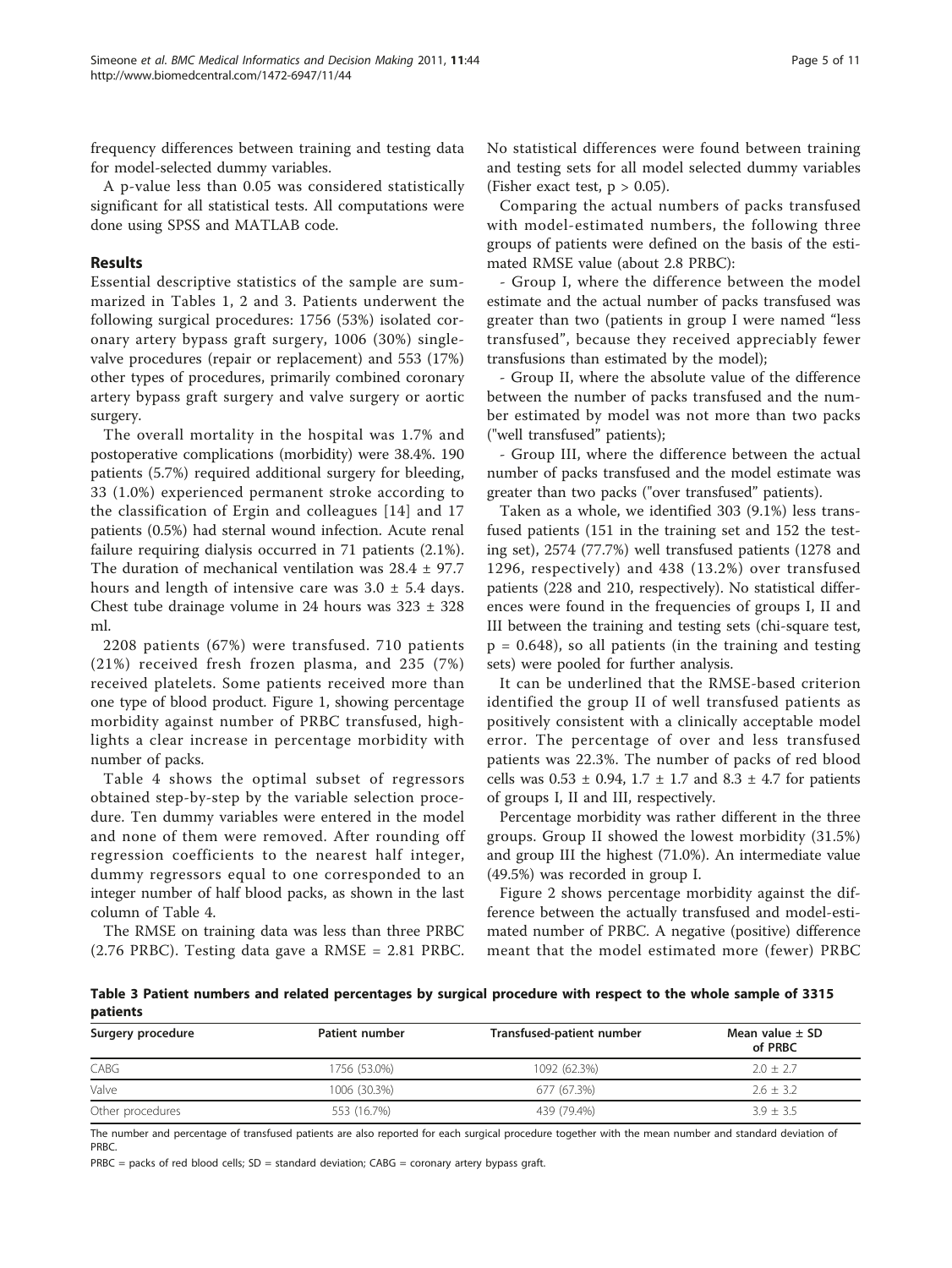<span id="page-5-0"></span>

than actually transfused. Vertical lines divide our sample and horizontal lines indicate the corresponding percentage morbidity in the three groups. Figure [2](#page-6-0) highlights the remarkable increase in morbidity in less-transfused and over-transfused patients. A clear positive relationship is also evident between morbidity and difference between model-estimated and actual number of packs transfused. Percentage morbidity was about 28% in patients for whom the model fitted the actual data exactly, while the highest differences were associated with very high morbidities. In particular, percentage morbidity was about 65% with an absolute difference of more than four PRBC in group I patients ("less transfused"), and 88% with a difference of more than six packs in group III ("over transfused").

Statistical comparison of overall percentage morbidities by the chi-square test and Fisher exact test revealed significant differences between groups I, II and III. In particular, percentage morbidity in group I was significantly lower than in group III and higher than in group II.

Statistically significant differences in number of packs actually transfused were found between normal and morbid patients (Mann-Whitney test). On average, the number of packs transfused into morbid patients was more than twice that of normal patients  $(3.7 \pm 4.3 \text{ vs.})$  $1.7 \pm 2.0$  packs). The dummy-variable model estimated that morbid patients needed significantly fewer packs  $(2.7 \pm 1.6 \text{ packs})$ . For these patients the Wilcoxon test for paired samples demonstrated significant differences

|  |  |  | Table 4 Stepwise procedure for dummy variable selection |  |  |  |  |
|--|--|--|---------------------------------------------------------|--|--|--|--|
|--|--|--|---------------------------------------------------------|--|--|--|--|

| Step no.       | Dummy variables                                 | Coefficients | <b>Estimated</b><br><b>PRBC</b> |
|----------------|-------------------------------------------------|--------------|---------------------------------|
|                | $Hct_{Admission} \leq 40\%$                     | 0.928        |                                 |
| $\mathfrak{D}$ | CBP time $> 130$ min                            | 0.951        |                                 |
| 3              | Minimum $Hct_{CBP} \leq 20\%$                   | 2.000        |                                 |
| 4              | Surgical procedure different from isolated CABG | 0.936        |                                 |
| 5              | Age $>$ 70 years                                | 0.616        | 0.5                             |
| 6              | Cardiogenic shock                               | 2.627        | 2.5                             |
| ⇁              | Preoperative dialysis                           | 4.246        | 4                               |
| 8              | Systemic arterial hypertension                  | 0.384        | 0.5                             |
| 9              | Urgency                                         | 0.692        | 0.5                             |
| 10             | Emergency                                       | 1.390        | 1.5                             |

Regression model coefficients are transformed into packs of red blood cells (PRBC) by rounding them to the nearest half integer. Hct = hematocrit; CBP = cardiopulmonary bypass; CABG = coronary artery bypass graft.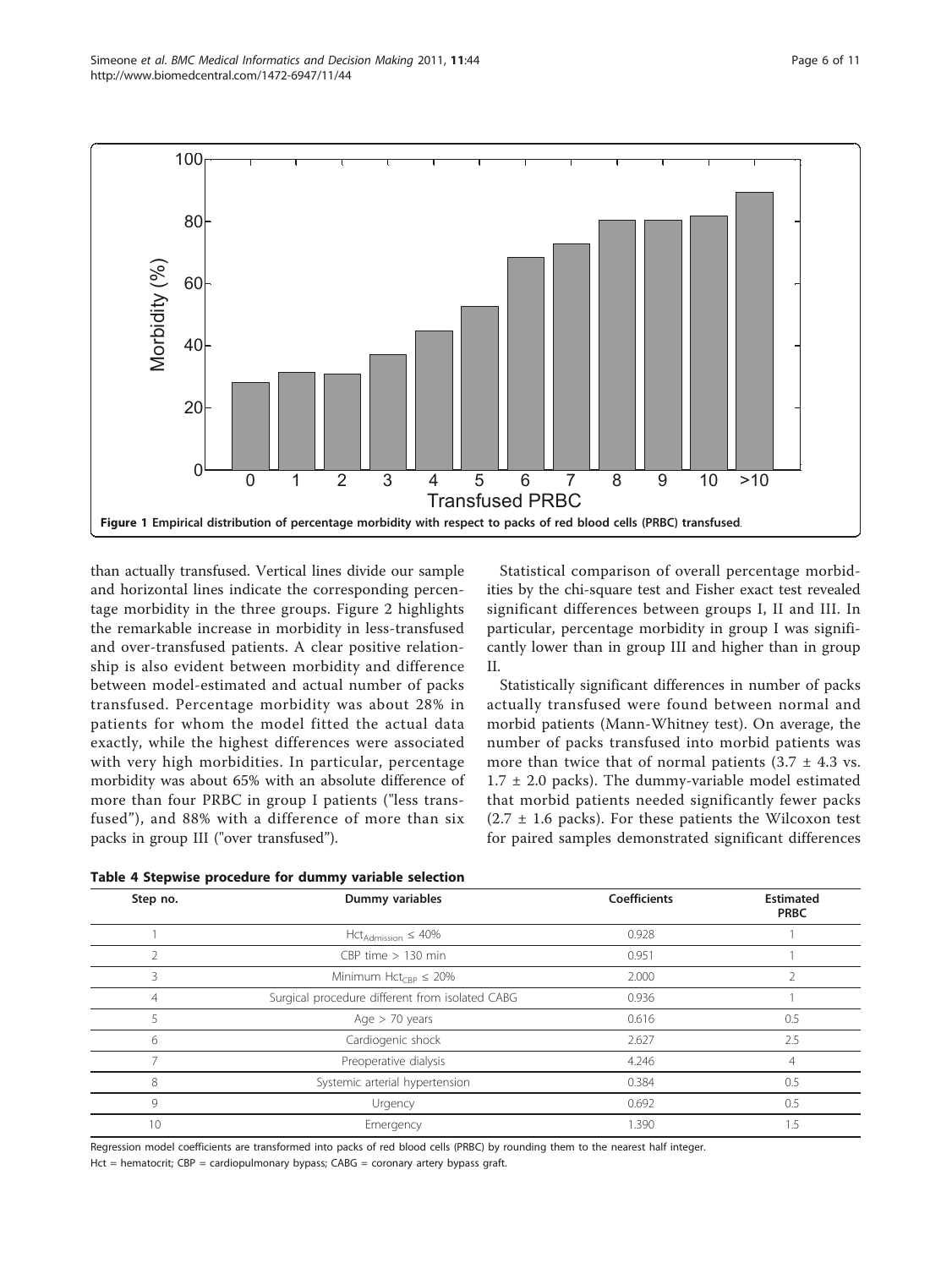<span id="page-6-0"></span>

between model-estimated and actual number of packs transfused.

Closer analysis of cases belonging to groups I and III showed that:

- transfusion therapy not in line with our broad-based blood conservation strategy was prescribed in about 60% (182 out of 303) of patients in group I;

- about 82% (358 out of 438) of patients in group III had occasional, unpredictable, adverse events determined directly by surgery, such as bleeding, by-pass graft occlusion, heart failure requiring mechanical support, infection, coma or acute kidney failure.

Table [5](#page-7-0) summarizes the descriptive statistics of all dichotomous predictors (preoperative and intraoperative features) included in the model and some essential postoperative variables for the three groups. The association between each predictive or postoperative variable and patient group was investigated analysing the corresponding contingency table. The chi-square test for independence showed statistically significant differences in all circumstances, except urgency. Concentrating our attention on postoperative issues, this indicated a strong association between the postoperative variables analysed and the three groups.

# **Discussion**

Heart surgery makes a large demand on available blood. It has been estimated that 11% of blood resources are used for transfusion support in patients undergoing CABG [[2\]](#page-9-0) and nearly 20% of blood transfusions are related to heart surgery [[15](#page-10-0)]. Despite major advances in

perioperative blood conservation, the transfusion rate in heart surgery patients remains high and large differences can be observed in different centres [\[16\]](#page-10-0). In the present study we found an overall transfusion percentage of about 67%, only partially justified by the large number of emergency and redo operations or high risk procedures requiring prolonged CPB time.

Transfusion therapy, although recognised to be necessary during heart surgery, may lead to an increased incidence of complications. In fact, despite the difficulty of separating the effects of transfusions from the underlying severity of the clinical condition, several prior studies have demonstrated that allogeneic blood transfusions are associated with an increased morbidity rate (e.g. atrial fibrillation, renal dysfunction, pulmonary complications and low cardiac output syndrome) [[17-20](#page-10-0)] and worse long-term survival [[21](#page-10-0)]. Recently, Koch and colleagues also showed that the length of storage of PRBC is associated with increased morbidity and mortality in heart surgery and that transfusions with blood stored for more than 14 days are associated with a significantly increased in-hospital mortality rate [[22](#page-10-0)]. This evidence has stimulated interest in developing different strategies of blood transfusion and conservation in heart surgery and in identifying patients really requiring transfusions during and/or after surgery.

Several authors analysed critical aspects of blood transfusions in terms of morbidity and mortality and used preoperative predictors for allogeneic transfusions in order to develop a predictive transfusion risk score for patients undergoing heart surgery [\[8,9,11\]](#page-9-0). Magovern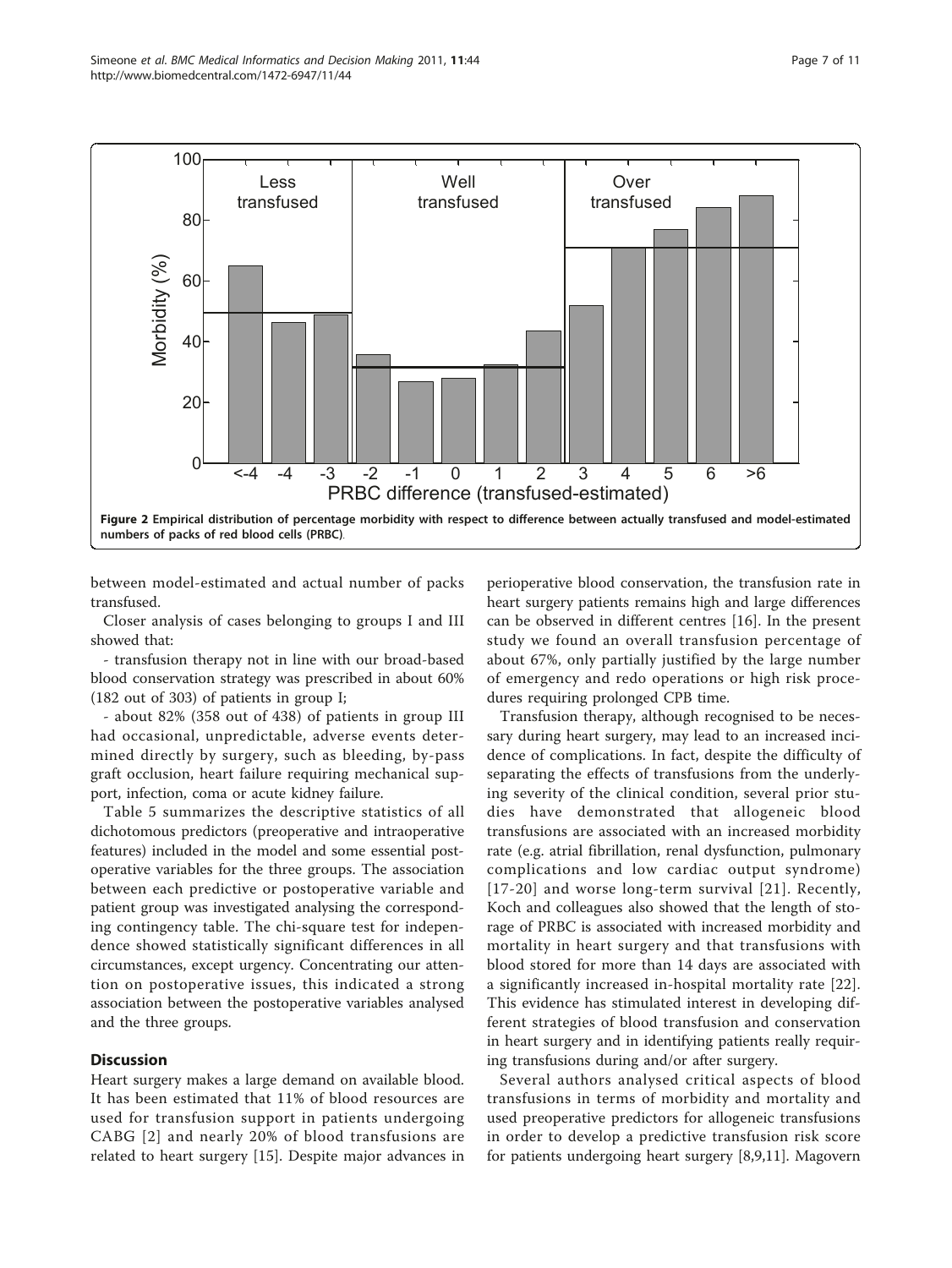<span id="page-7-0"></span>Table 5 Descriptive statistics for all dichotomous (preoperative and intraoperative) predictors included in the model and for some essential postoperative variables in three groups of patients: group I, where the difference between the model estimate and the actual number of packs transfused was greater than two (303 patients); group II, where the absolute value of the difference between the number of packs transfused and the number estimated by model was not more than two packs (2574 patients); group III, where the difference between the actual number of packs transfused and the model estimate was greater than two packs (438 patients)

| Preoperative and intraoperative predictors included in the model<br>266 (60.7%)<br>257 (84.8%)<br>1450 (56.3%)<br>$Hct_{admission} \leq 40\%$<br>$CBP$ time $> 130$ min<br>222 (73.3%)<br>929 (36.1%)<br>200 (45.7%)<br>Minimum Hct <sub>CBP</sub> ≤ 20%<br>108 (35.6%)<br>333 (12.9%)<br>92 (21.0%)<br>Surgical procedure<br>230 (75.9%)<br>1098 (42.7%)<br>231 (52.7%)<br>different<br>from isolated CABG<br>212 (70.0%)<br>1146 (44.5%)<br>241 (55.0%)<br>Age $> 70$ years<br>Cardiogenic shock<br>9 (29.0%)<br>17 (54.8%)<br>$5(16.1\%)$<br>7(2.3%)<br>8 (0.3%)<br>Preoperative dialysis<br>$6(1.4\%)$<br>Systemic arterial<br>1701 (66.1%)<br>243 (80.2%)<br>28 (64.6%)<br>hypertension<br>22 (7.3%)<br>220 (8.5%)<br>4 (10.3%)<br>Urgency<br>37 (1.4%)<br>10 (2.3%)<br>19 (6.3%)<br>Emergency | Frequency count and percentage in Frequency count and percentage in Frequency count and percentage in |
|-----------------------------------------------------------------------------------------------------------------------------------------------------------------------------------------------------------------------------------------------------------------------------------------------------------------------------------------------------------------------------------------------------------------------------------------------------------------------------------------------------------------------------------------------------------------------------------------------------------------------------------------------------------------------------------------------------------------------------------------------------------------------------------------------------|-------------------------------------------------------------------------------------------------------|
|                                                                                                                                                                                                                                                                                                                                                                                                                                                                                                                                                                                                                                                                                                                                                                                                     |                                                                                                       |
|                                                                                                                                                                                                                                                                                                                                                                                                                                                                                                                                                                                                                                                                                                                                                                                                     |                                                                                                       |
|                                                                                                                                                                                                                                                                                                                                                                                                                                                                                                                                                                                                                                                                                                                                                                                                     |                                                                                                       |
|                                                                                                                                                                                                                                                                                                                                                                                                                                                                                                                                                                                                                                                                                                                                                                                                     |                                                                                                       |
|                                                                                                                                                                                                                                                                                                                                                                                                                                                                                                                                                                                                                                                                                                                                                                                                     |                                                                                                       |
|                                                                                                                                                                                                                                                                                                                                                                                                                                                                                                                                                                                                                                                                                                                                                                                                     |                                                                                                       |
|                                                                                                                                                                                                                                                                                                                                                                                                                                                                                                                                                                                                                                                                                                                                                                                                     |                                                                                                       |
|                                                                                                                                                                                                                                                                                                                                                                                                                                                                                                                                                                                                                                                                                                                                                                                                     |                                                                                                       |
|                                                                                                                                                                                                                                                                                                                                                                                                                                                                                                                                                                                                                                                                                                                                                                                                     |                                                                                                       |
|                                                                                                                                                                                                                                                                                                                                                                                                                                                                                                                                                                                                                                                                                                                                                                                                     |                                                                                                       |
|                                                                                                                                                                                                                                                                                                                                                                                                                                                                                                                                                                                                                                                                                                                                                                                                     |                                                                                                       |
| Postoperative variables                                                                                                                                                                                                                                                                                                                                                                                                                                                                                                                                                                                                                                                                                                                                                                             |                                                                                                       |
| Morbidity<br>150 (49.5%)<br>812 (31.5%)<br>311 (71.0%)                                                                                                                                                                                                                                                                                                                                                                                                                                                                                                                                                                                                                                                                                                                                              |                                                                                                       |
| Reoperation for bleeding<br>14 (4.6%)<br>57 (2.2%)<br>118 (26.9%)                                                                                                                                                                                                                                                                                                                                                                                                                                                                                                                                                                                                                                                                                                                                   |                                                                                                       |
| Lung dysfunction<br>58 (19.1%)<br>280 (10.9%)<br>178 (40.6%)                                                                                                                                                                                                                                                                                                                                                                                                                                                                                                                                                                                                                                                                                                                                        |                                                                                                       |
| Low cardiac output<br>239 (9.3%)<br>54 (17.8%)<br>149 (34.0%)                                                                                                                                                                                                                                                                                                                                                                                                                                                                                                                                                                                                                                                                                                                                       |                                                                                                       |
| Cardiac arrhythmia<br>193 (7.5%)<br>64 (14.6%)<br>37 (12.2%)                                                                                                                                                                                                                                                                                                                                                                                                                                                                                                                                                                                                                                                                                                                                        |                                                                                                       |
| Coma<br>2(0.7%)<br>15 (0.6%)<br>18 (4.1%)                                                                                                                                                                                                                                                                                                                                                                                                                                                                                                                                                                                                                                                                                                                                                           |                                                                                                       |
| Stroke<br>19 (0.7%)<br>11 (2.5%)<br>$3(1.0\%)$                                                                                                                                                                                                                                                                                                                                                                                                                                                                                                                                                                                                                                                                                                                                                      |                                                                                                       |
| Acute kidney failure<br>26 (1.0%)<br>41 (9.4%)<br>$4(1.3\%)$                                                                                                                                                                                                                                                                                                                                                                                                                                                                                                                                                                                                                                                                                                                                        |                                                                                                       |
| Kidney dysfunction<br>103 (4.0%)<br>21 (4.8%)<br>16 (5.3%)                                                                                                                                                                                                                                                                                                                                                                                                                                                                                                                                                                                                                                                                                                                                          |                                                                                                       |
| $7(0.3\%)$<br>17 (3.8%)<br>Sepsis<br>2(0.7%)                                                                                                                                                                                                                                                                                                                                                                                                                                                                                                                                                                                                                                                                                                                                                        |                                                                                                       |
| Pneumonia<br>$3(1.0\%)$<br>17 (0.7%)<br>31 (7.8%)                                                                                                                                                                                                                                                                                                                                                                                                                                                                                                                                                                                                                                                                                                                                                   |                                                                                                       |
| Sternal wound infection<br>8 (1.8%)<br>2(0.7%)<br>$7(0.3\%)$                                                                                                                                                                                                                                                                                                                                                                                                                                                                                                                                                                                                                                                                                                                                        |                                                                                                       |
| Death<br>$4(1.3\%)$<br>26 (1.0%)<br>28 (6.4%)                                                                                                                                                                                                                                                                                                                                                                                                                                                                                                                                                                                                                                                                                                                                                       |                                                                                                       |
| Mechanical ventilation ><br>206 (8.0%)<br>50 (16.5%)<br>166 (37.9%)<br>1 day                                                                                                                                                                                                                                                                                                                                                                                                                                                                                                                                                                                                                                                                                                                        |                                                                                                       |
| 135 (9.9%)<br>30 (5.2%)<br>128 (29.2%)<br>Intensive care $>$ 5 days                                                                                                                                                                                                                                                                                                                                                                                                                                                                                                                                                                                                                                                                                                                                 |                                                                                                       |

Hct = hematocrit; CPB = cardiopulmonary bypass; CABG = coronary artery bypass graft.

and colleagues analysed a sample of patients undergoing isolated CABG procedures including emergency cases and reoperations [\[8](#page-9-0)]. They observed that 61% received transfusion during hospitalization, developing a model, which predicted the need for transfusion after CABG, based on 14 preoperative variables as predictors. Similarly, Alghamdi and colleagues developed a model for predicting the need for blood transfusion based on eight preoperative variables [[9\]](#page-9-0). Ranucci and colleagues developed a predictive score using five predictors extracted as the most clinically relevant based on the judgement of 30 clinicians concerned with transfusions in heart surgery [\[11](#page-9-0)]. Although built on a subjective choice of a few predictors, the score seemed to have suitable predictive power and calibration.

A general weakness of the above studies could be the use of only preoperative predictors. Moskowitz and colleagues proposed six preoperative predictors and four intraoperative predictors to create a formula to predict transfusion requirements for major heart surgery procedures in a centre that implements a multimodal approach to blood conservation. However, they limited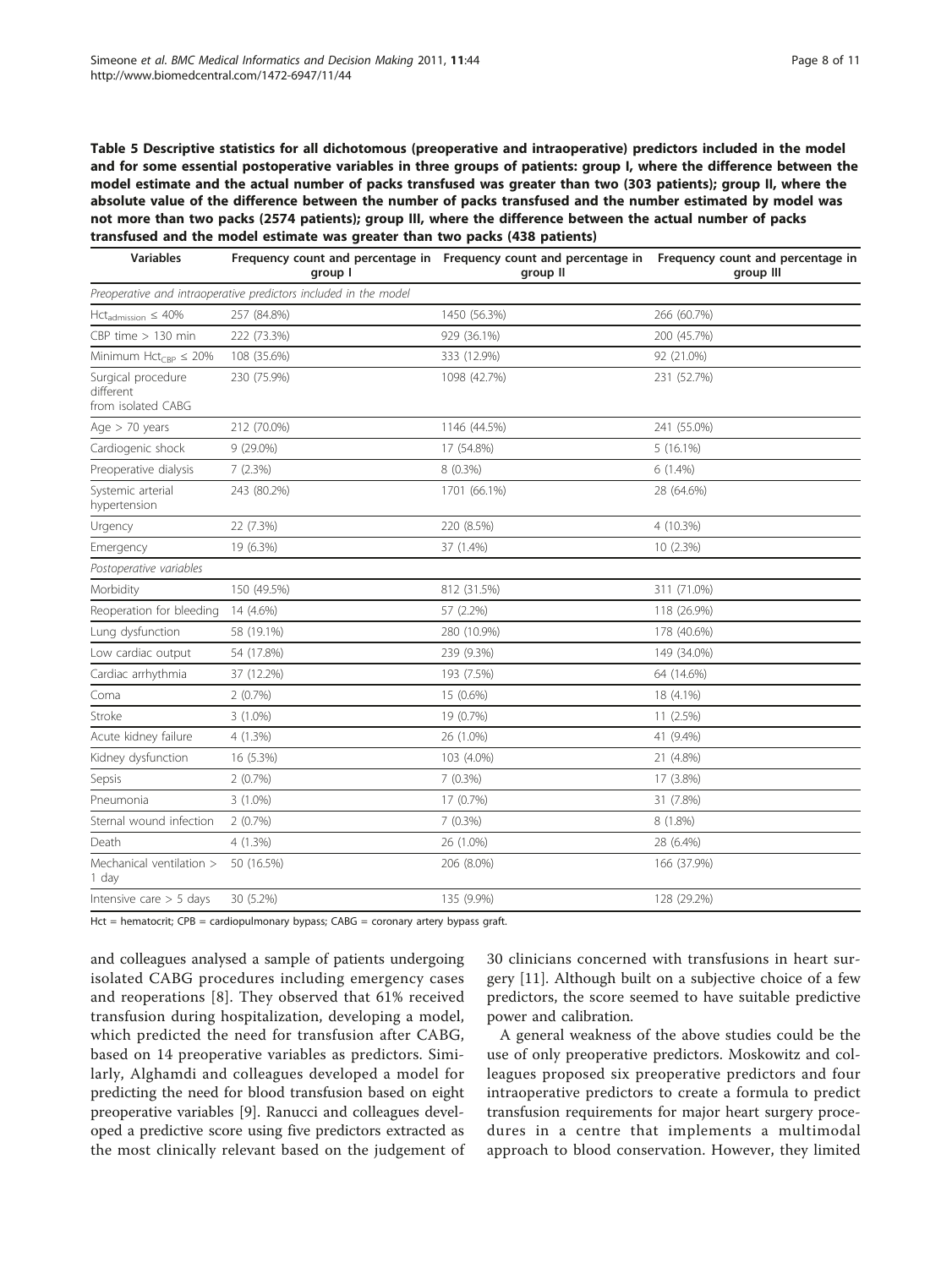analysis to a sample of only 307 consecutive patients undergoing CABG, valve, and combined procedures (CABC plus valve), where only 35 patients required intraoperative or postoperative allogeneic transfusions.

In the present analysis, we selected a set of preoperative and intraoperative variables statistically to develop a dummy-variable linear-regression model using a sample of 3315 consecutive heart surgery patients, where the size of transfused and not-transfused samples was sufficiently large. The role of dummies is to partition the data set into groups based on qualitative criteria: researchers in economics and the social sciences make wide use of linear regression models in which the dependent variable is continuous-valued while the regressors are dummy variables. Despite its recognized capabilities, this approach is not yet extensively used in medical studies and to our knowledge, no model for predicting the need for transfusions in heart surgery patients has been developed by this method.

The present model selected eight preoperative and two intraoperative dummy regressors, which in our experience are associated with need for blood transfusion (admission hematocrit  $\leq 40\%$ , CPB > 130 minutes, hematocrit at CBP  $\leq$  20%, operation different from isolated CABG, age > 70 years, cardiogenic shock, preoperative dialysis, systemic arterial hypertension, urgent and emergency operation). Approximating the regression coefficients to the nearest half unit, each dummy variable equal to 1 gave an integer number of half PRBC. Thus the model enabled prompt and simple planning of transfusions needs, patient-by-patient.

Most of the above variables were identified as important transfusion predictors in other studies. Hardy reported that the risk of exposure to blood transfusion increased in patients undergoing combined cardiac or valve procedures and that urgent surgery was a key independent predictor of exposure to blood transfusion [[23\]](#page-10-0). In a systematic review study, different variables were found to be associated with increased red cell transfusion rates: these included renal insufficiency, urgent/emergency surgery, low hematocrit and older age [[24\]](#page-10-0). In particular, a decline in kidney function (insufficiency or failure) was associated with significantly increased transfusion rates, because the odds of transfusion increased 1.5- to 8-fold. Similarly, urgent or emergency surgery was identified as a very important risk factor associated with a 4- to 8-fold increase in transfusion rates compared to elective surgery. The conclusion was that transfusion practices for adults having emergency or urgent surgery need to be optimized because of the effect of usually prescribed anticoagulant and antiplatelet agents on blood loss. The report from the STS Workforce on Evidence Based Surgery indicates that numerous studies have identified prolonged CPB

time as a risk factor associated with increased transfusions [[2\]](#page-9-0), in line with increased blood cell damage and coagulation disorders due to alteration of the coagulation cascade [[25\]](#page-10-0). Swaminathan and colleagues found an association between lowest hematocrit during CPB and increased transfusion [\[26](#page-10-0)], while Takami and Masumoto recently indicated that independent factors for allogeneic blood transfusion included preoperative and minimum hemoglobin values during cardiopulmonary bypass [\[27](#page-10-0)]. The association between low preoperative hematocrit and increased transfusion is generally confirmed by several studies [[2\]](#page-9-0).

The use of dummy variables in linear regression models is very useful when the data set has to be partitioned into groups based on qualitative criteria, but the inclusion of dummies tends to degrade the robustness of linear regression estimators when the sample contains anomalous observations. In the present paper we critically reviewed the transfusion strategy of all patients to test the model from a clinical point of view. In particular, we identified three groups of patients analyzing the difference between the model-estimated and actual number of packs transfused. On the basis of the model RMSE we defined a group of "less transfused" patients (Group I, 9.1%) who received appreciably fewer packs than estimated by the model. Similarly, the group of "over-transfused" patients (Group III, 13.2%) included all patients who received appreciably more blood packs than estimated by the model. Of course, the group II contained the majority patients (77.7%) who showed less difference between estimated and actual number of packs. A posteriori analysis showed that during surgery, about 82% of patients in group III had an unforeseeable adverse event such as bleeding, by-pass graft occlusion, heart failure requiring mechanical support, infection, coma or acute kidney failure, while about 60% of patients in group I received transfusion therapy at variance with our broad-based blood conservation strategy. When these patients were removed from the sample, the percentage of cases in which the model estimate and the actual number of packs transfused differed by more than two packs, decreased to only 7%. This suggests that model outcome is clinically reliable and model errors are sufficiently small.

We found significantly higher morbidity in patients of groups I and III. Surprisingly, a posteriori analysis of EUROSCORE (not reported in Results), did not reveal any difference in EUROSCORE [[28](#page-10-0)] between the three groups. It is interesting that the increase in morbidity was much more evident in group III where it reached 71.0% against 31.5% in group II. In line with several previous studies, this seems to suggest that "unnecessary" transfusions may be associated with an increase in complications. Although the model estimated less need for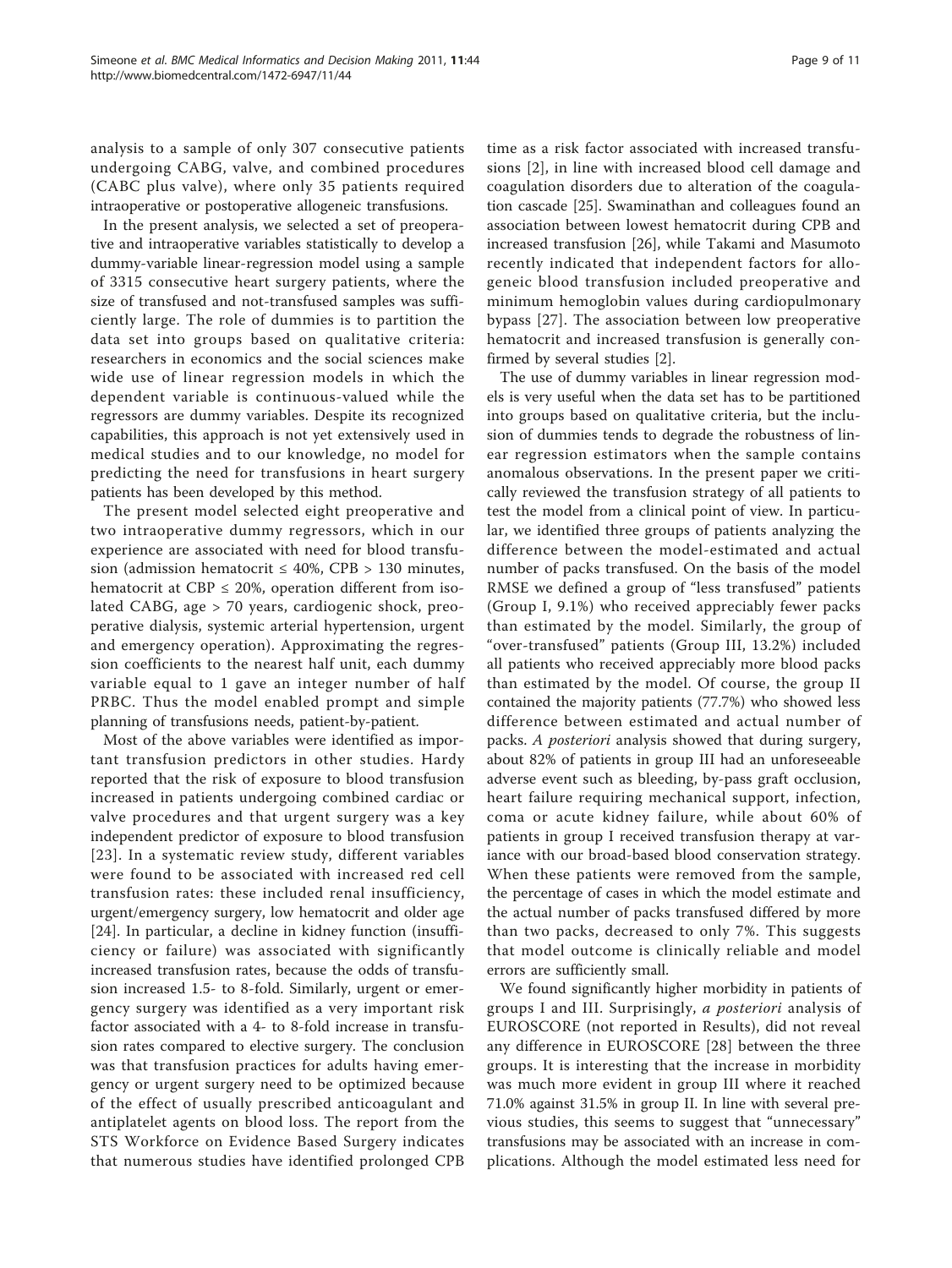<span id="page-9-0"></span>transfusion in patients of group III, the actual model capability in these critical cases needs to be evaluated in more detail. The present retrospective analysis did not allow us to clarify this controversial matter once and for all. The problem could perhaps be better analysed by a further prospective study, comparing outcomes in randomized trials. However, this is a not simple point, because instead of causing complications, transfusions are often given when there are heart surgery complications and this association may reflect a tendency to transfuse critically ill patients. In any case, the model is an aid to clinical decision making, providing quantitative information and alerting medical teams to reconsider decisions diverging radically from model prediction.

The present model does not predict unforeseeable adverse events during surgery and therefore cannot forecast the actual need for transfusion in patients with such problems. However, it can be a useful auxiliary to plan transfusion needs a priori in most situations, enabling a reduction in healthcare costs.

In short, our study underlines the need for standardization in transfusion practices and suggests a very simple transfusion model that can facilitate optimization of administration of blood products.

### Conclusions

Unnecessary blood transfusions during heart surgery increase healthcare costs directly, because blood is an increasingly scarce and expensive resource, and indirectly, due to complications associated with transfusions. Clinical use of a simple and reliable transfusion model can improve conservation strategy and optimize administration of blood products.

In the patient sample studied, a dummy-variable linear-regression model proved to be a convenient tool for predicting transfusion needs a priori in most heart surgery situations on the basis of some preoperative and intraoperative information. Clinical use of this type of model is extremely simple and immediate, since each dummy predictor equal to one directly indicates an estimated number of blood packs.

In conclusion, although further validation is necessary, the results clearly indicate that the present modelling approach enables design of a useful decision system for planning transfusion needs in patients after heart surgery.

#### Abbreviations

TRUST: transfusion risk understanding scoring tool; TRACK: transfusion risk and clinical; CABG: coronary artery bypass grafting; CPB: cardiopulmonary bypass; PRBC: packs of red blood cells.

#### Acknowledgements

The authors thank Atanassios Dovas, Giuseppe Campoccia, Mariagrazia Giannettoni and Irene Rossi for assistance and support.

#### Author details

<sup>1</sup>Unit of Cardiothoracic Anaesthesia and Intensive Care, Azienda Ospedaliera Universitaria Senese, Siena, Italy. <sup>2</sup>Department of Surgery and Bioengineering Università di Siena, Siena, Italy. <sup>3</sup>Unit of Immune Haematology and Transfusion Medicine, Azienda Ospedaliera Universitaria Senese, Siena, Italy.

#### Authors' contributions

All authors participated in the study plan and coordination. FS collected clinical data. FS, FF, AM, VF, SS, BB and PG were concerned with all clinical aspects of the study. GC and PB designed the model and performed data processing and statistical analysis. All authors read and approved the final manuscript.

#### Competing interests

The authors declare that they have no competing interests.

Received: 2 December 2010 Accepted: 21 June 2011 Published: 21 June 2011

#### References

- Ranucci M: Perioperative haemostasis and coagulation management in cardiac surgery: a European survey. Eur J Anaesth 2007, 24:1-13.
- 2. Society of Thoracic Surgeons Blood Conservation Guideline Task Force, Ferraris VA, Ferraris SP, Saha SP, Hessel EA, Haan CK, Royston BD, Bridges CR, Higgins RS, Despotis G, Brown JR, Society of Cardiovascular Anesthesiologists Special Task Force on Blood Transfusion, Spiess BD, Shore-Lesserson L, Stafford-Smith M, Mazer CD, Bennett-Guerrero E, Hill SE, Body S: Perioperative blood transfusion and blood conservation in cardiac surgery: the Society of Thoracic Surgeons and Society of Cardiovascular Anesthesiologists Clinical Practice Guidelines. Ann Thorac Surg 2007, 83: (Suppl 5): 27-86.
- 3. Arora RC, Le'gare' JF, Buth KJ, Sullivan JA, Hirsch GM: [Identifying patients](http://www.ncbi.nlm.nih.gov/pubmed/15511428?dopt=Abstract) [at risk of intraoperative and postoperative transfusion in isolated CABG:](http://www.ncbi.nlm.nih.gov/pubmed/15511428?dopt=Abstract) [toward selective conservation strategies.](http://www.ncbi.nlm.nih.gov/pubmed/15511428?dopt=Abstract) Ann Thorac Surg 2004, 78:1547-55.
- Orlov D, O'Farrell R, McCluskey SA, Carroll J, Poonawala H, Hozhabri S, Karkouti K: [The clinical utility of an index of global oxygenation for](http://www.ncbi.nlm.nih.gov/pubmed/19347976?dopt=Abstract) [guiding red blood cell transfusion in cardiac surgery.](http://www.ncbi.nlm.nih.gov/pubmed/19347976?dopt=Abstract) Transfusion 2009, 49:682-688.
- 5. Nuttall GA, Henderson N, Quinn M, Blair C, Summers L, Williams BA, Oliver WC, Santrach PJ: [Excessive bleeding and transfusion in a prior](http://www.ncbi.nlm.nih.gov/pubmed/16551890?dopt=Abstract) [cardiac surgery is associated with excessive bleeding and transfusion in](http://www.ncbi.nlm.nih.gov/pubmed/16551890?dopt=Abstract) [the next surgery.](http://www.ncbi.nlm.nih.gov/pubmed/16551890?dopt=Abstract) Anesth Analg 2006, 102:1012-1017.
- 6. van Straten AH, Bekker MW, Soliman Hamad MA, van Zundert AA, Martens EJ, Schönberger JP, de Wolf AM: [Transfusion of red blood cells:](http://www.ncbi.nlm.nih.gov/pubmed/19815567?dopt=Abstract) [the impact on short-term and long-term survival after coronary artery](http://www.ncbi.nlm.nih.gov/pubmed/19815567?dopt=Abstract) [bypass grafting, a ten-year follow-up.](http://www.ncbi.nlm.nih.gov/pubmed/19815567?dopt=Abstract) Interactive CardioVascular and Thoracic Surgery 2010, 10:37-42.
- 7. Task Force on Blood Component Therapy, Stehling LC, Doherty DC, Faust RJ, Greenburg AG, Harrison CR, Landers DF, Laros RK, Pierce EC, Prust RS, Rosenberg AD, Weiskopf RB, Woolf SH, Zeiger JF: [Practice](http://www.ncbi.nlm.nih.gov/pubmed/8659805?dopt=Abstract) [Guidelines for blood component therapy: a report by the American](http://www.ncbi.nlm.nih.gov/pubmed/8659805?dopt=Abstract) [Society of Anesthesiologists Task Force on Blood Component Therapy.](http://www.ncbi.nlm.nih.gov/pubmed/8659805?dopt=Abstract) Anesthesiology 1996, 84:732-747.
- 8. Magovern JA, Sakert T, Benckart DH, Burkholder JA, Liebler GA, Magovern GJ Jr, Magovern GJ Jr: [A model for predicting transfusion after](http://www.ncbi.nlm.nih.gov/pubmed/8561579?dopt=Abstract) [coronary artery bypass grafting.](http://www.ncbi.nlm.nih.gov/pubmed/8561579?dopt=Abstract) Ann Thorac Surg 1996, 61:27-32.
- 9. Alghamdi AA, Davis A, Brister S, Corey P, Logan A: [Development and](http://www.ncbi.nlm.nih.gov/pubmed/16836558?dopt=Abstract) [validation of Transfusion Risk Understanding Scoring Tool \(TRUST\) to](http://www.ncbi.nlm.nih.gov/pubmed/16836558?dopt=Abstract) [stratify cardiac surgery patients according to their blood transfusion](http://www.ncbi.nlm.nih.gov/pubmed/16836558?dopt=Abstract) [needs.](http://www.ncbi.nlm.nih.gov/pubmed/16836558?dopt=Abstract) Transfusion 2006, 46:1120-1129.
- 10. Karkouti K, Wijeysundera DN, Beattie WS, Callum JL, Cheng D, Dupuis JY, Kent B, Mazer D, Rubens FD, Sawchuk C, Yau TM, Reducing Bleeding in Cardiac Surgery (RBC) Research Group: [Variability and predictability of](http://www.ncbi.nlm.nih.gov/pubmed/17958538?dopt=Abstract) [large-volume red blood cell transfusion in cardiac surgery: a multicenter](http://www.ncbi.nlm.nih.gov/pubmed/17958538?dopt=Abstract) [study.](http://www.ncbi.nlm.nih.gov/pubmed/17958538?dopt=Abstract) Transfusion 2007, 47:2081-2088.
- 11. Ranucci M, Castelvecchio S, Frigiola A, Scolletta S, Giomarelli P, Biagioli B: [Predicting transfusions in cardiac surgery: the easier, the better: the](http://www.ncbi.nlm.nih.gov/pubmed/19192264?dopt=Abstract) [Transfusion Risk and Clinical Knowledge score.](http://www.ncbi.nlm.nih.gov/pubmed/19192264?dopt=Abstract) Vox Sanguinis 2009, 96:324-32.